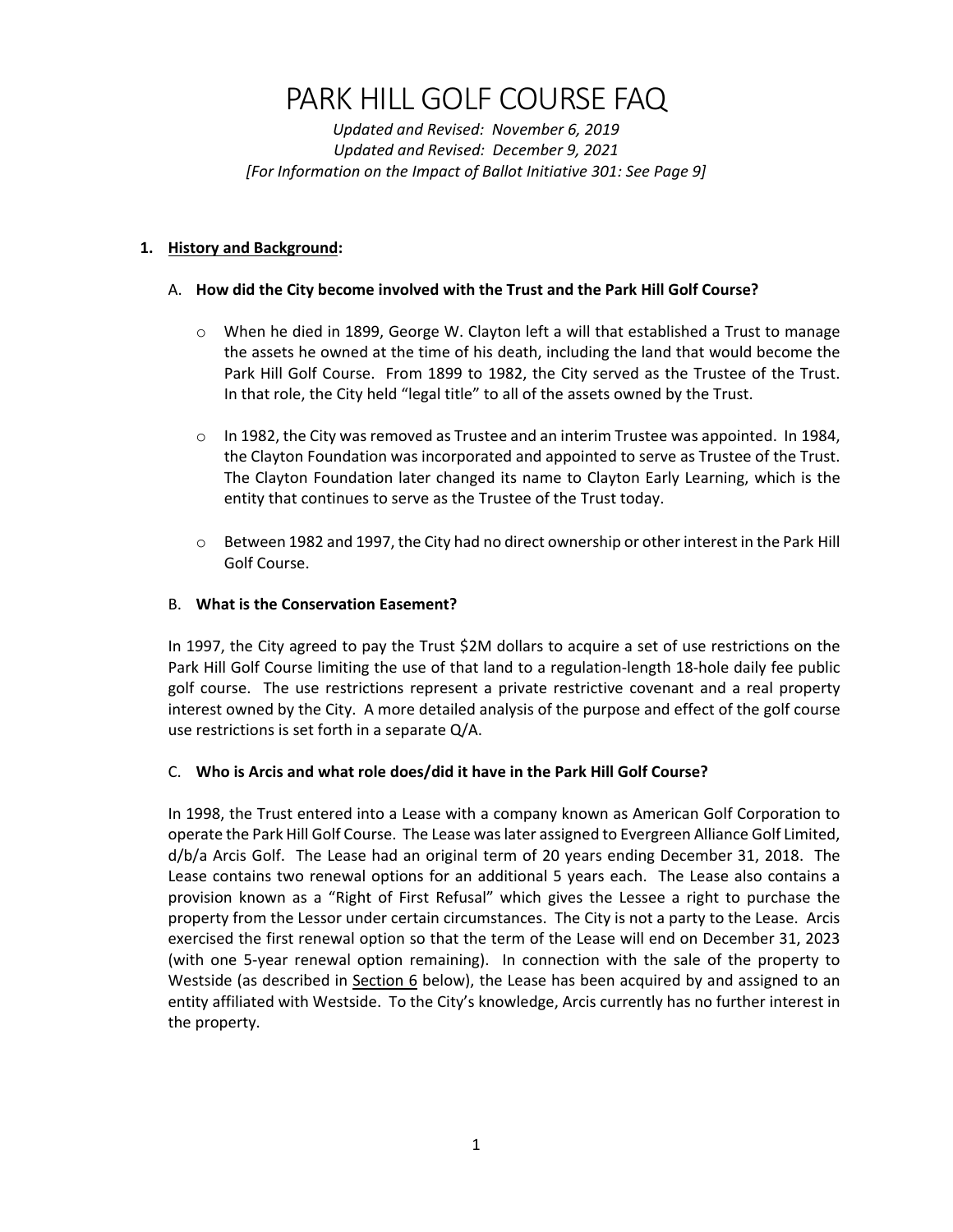#### D. **What is/was the Agency Agreement and why was it created?**

 In 1999, the City Assessor determined that the Park Hill Golf Course land was not exempt from real estate tax liability in the City and County of Denver and issued a Notice of Valuation to the Trust seeking back‐taxes for at least 3 years. The Trust elected to challenge that determination by initiating an action in the Probate Court. With approval from the Probate Court, the City and the Trust entered into an arrangement whereby the City would hold "legal title" to the Park Hill Golf Course land and the Trust would have all other rights as "beneficial owner" of the land. That arrangement was set forth in a document known as the Agency Agreement. The sole purpose and intent of the Agency Agreement was to provide a real estate tax exemption for the Park Hill Golf Course land. As described in **Section 6** below, the Agency Agreement has been terminated.

## E. **What happened to the Conservation Easement when the Agency Agreement went into effect?**

 Pursuant to applicable law, when the City took "legal title" to the property in 2000 under the Agency Agreement, the Conservation Easement would have been extinguished by a principle known as "merger‐of‐title" because a landowner cannot hold "legal title" and a separate lesser interest in the same property at the same time. Therefore, in order to keep the use restrictions in place, it was necessary to release the original Conservation Easement and re‐state and incorporate the use restrictions into the Agency Agreement. As described in Section 6 below, the use restrictions remained in effect under the Agency Agreement until July 2019 when the Agency Agreement was terminated by the Trust, at which point the use restrictions continued in place under a reinstated Conservation Easement. Accordingly, the use restrictions have been in place in some form continuously since they were originally acquired by the City in 1997 and the restrictions continue in place today.

## **2. The 2017 Proposed Purchase of the Property by the City:**

### A. **How was the purchase transaction structured?**

 In 2017, the City announced that it had negotiated a potential agreement with the Trust to purchase the Park Hill Golf Course. That transaction would have resulted in the City taking full fee title to approximately one‐half of the property and effective control over the remainder under a 30‐year lease/purchase arrangement. However, the proposal was never signed by the City or presented for a vote to City Council or to the Probate Court as required by the terms of the Denver City Charter and the Agency Agreement.

#### B. What would have happened to the use restrictions if that transaction had gone forward?

 The transaction would have resulted in a termination of the Agency Agreement, including the use restrictions contained in the Agency Agreement. Because the City would have held fee title and effective control over the entire property, the use restrictions could not have been effectively re‐ recorded due to the legal principle of merger‐of‐title. As owner of the property, however, the City would have had the ability to impose use limitations comparable to, or more stringent than, the use restrictions contained in the Agency Agreement. The City also would have been able to provide for an open‐space or recreational use other than a golf course. That transaction would have required action by City Council.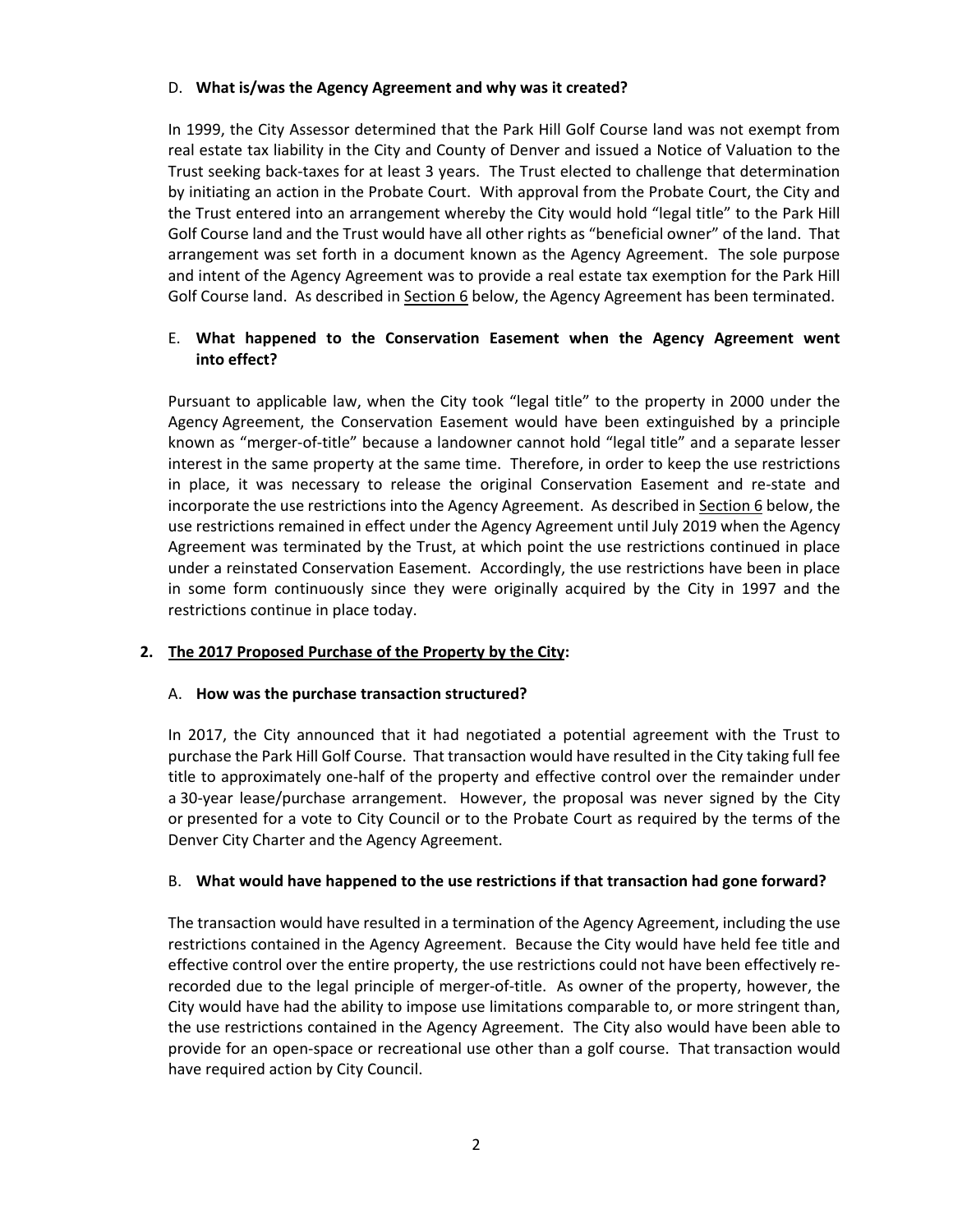#### C. **Why was the potential transaction abandoned?**

 Although the Trust had indicated to the City that Arcis did not intend to extend the term of its Lease, the Trust was unable to secure a waiver or release of those rights from Arcis. Because clear title was a condition to the City's proposal, the effort to purchase the property was halted when Arcis indicated that it intended to renew the Lease. At that point, the City decided to return to its original plan of completing the stormwater improvements on the property and providing for the restoration of the golf course. Arcis did in fact subsequently renew the term of the Lease for an additional 5 years.

# **3. The Platte to Park Hill Stormwater Project ("P2P Project"):**

# **A. What is the P2P Project?**

 The Platte to Park Hill Stormwater Project is a major stormwater systems public infrastructure improvement program that will provide critical flood protection and community facilities to the neighborhoods north and east of downtown Denver. With no natural drainage way (such as a creek or stream) in this area, and an aging, century‐old network of pipes, it is the most at‐risk part of the City for flooding. While improving flood protection, the program has also made valuable community improvements including increasing the size of Globeville Landing Park, adding new recreation, stormwater and trail features, such as an updated City Park Golf Course and the 39<sup>th</sup> Avenue Greenway, and creating vital mobility connections, improving water quality, restoring and protecting natural habitats and more. For more information about the P2P Project, please visit the following website:

<https://www.denvergov.org/content/denvergov/en/platte-to-park-hill.html>

## B. **How is the Park Hill Golf Course related to the P2P Project?**

 For many years, the City's wastewater department had recognized that the land at the northeast corner of the Park Hill Golf Course was a natural detention area that could be effectively utilized in a flood control system for the Montclair Basin in Denver. Those plans were eventually incorporated into the P2P Project, which provides for approximately 220 acre‐feet of stormwater detention on the Park Hill Golf Course site, a pipe connection to the Holly Pond located east of the Park Hill Golf Course, and outfall pipes beneath Smith Road to the north.

## C. **What is the status of the P2P Project on the Park Hill Golf Course?**

 The City selected SEMA Construction as the Design/Build contractor for the portion the of the P2P Project impacting the Park Hill Golf Course. That portion of the P2P Project broke ground on or about January 2, 2019 and was substantially completed in 2020.

## **4. Condemnation Process and Acquisition of Easements by the City:**

# A. How did the City acquire the land on the Park Hill Golf Course for the P2P Project?

 After the discussions to purchase the entire site ended in 2017, the City engaged in informal discussions with the Trust for the City's purchase of just the land needed for the P2P Project and simultaneously sought formal authority with respect to those negotiations by pursuing a Land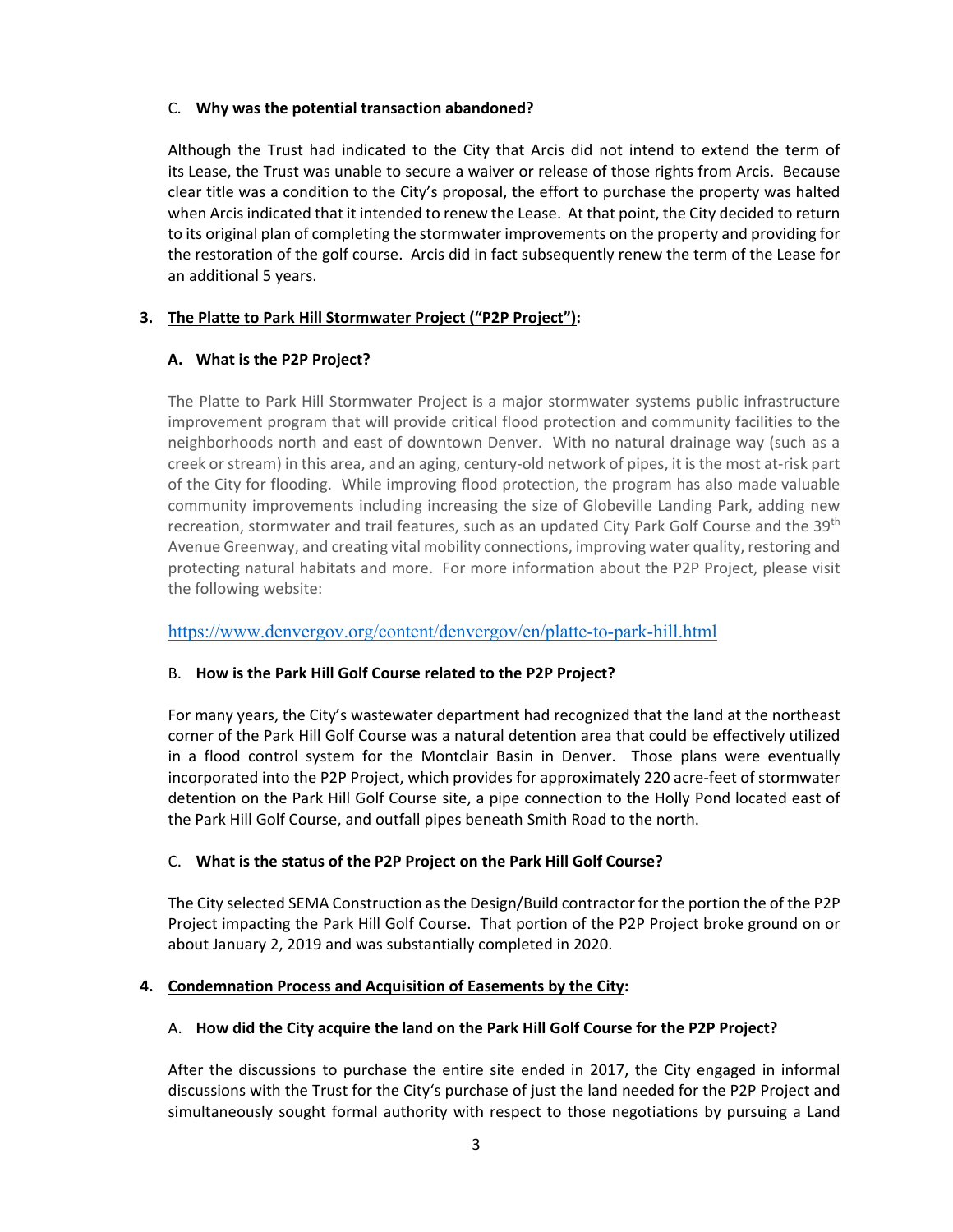Acquisition Ordinance ("LAO") from the Denver City Council. The LAO was approved by City Council on January 2, 2018. On July 1, 2018, the City and the Trust entered into an Agreement for Immediate Possession which provides for the acquisition by the City of a 25‐acre Permanent Easement and a 46‐acre Temporary Easement on the property. Those Easements have been fully executed and recorded.

#### **5. Lawsuits:**

## A. **What are/were the issues in the 2018 lawsuit initiated by Arcis against the Trust?**

 Essentially, Arcis sued the Trust for injunctive and declaratory relief claiming that the proposed sale of the Park Hill Golf Course to the City in 2017 triggered the Right of First Refusal under the Lease giving Arcis the right to purchase the property on the terms contemplated in the proposal between the City and the Trust. The Trust denied that the Right of First Refusal had been triggered by those events. The City was subsequently added as a party to the 2018 lawsuit.

## B. **What is the current status of the 2018 lawsuit?**

 When Westside purchased the property from the Trust, Westside also separately acquired the leasehold interest owned by Arcis. As part of that transaction, the 2018 lawsuit was dismissed, with prejudice, as to all parties including the City.

#### C. **What were the issues in the 2019 lawsuit initiated by Arcis against the City?**

 Arcis initiated an "Inverse Condemnation" action against the City to provide a forum to assert claims relating to the City's acquisition of the Easements and the compensation payable for those interests and related damages. Arcis also sought a temporary restraining order against the P2P Project, but that claim was quickly resolved through a Stipulation approved by the Court on April 29, 2019. When Westside purchased the property from the Trust (and the leasehold interest from Arcis), Arcis withdrew from the 2019 lawsuit and Westside was substituted as a party.

#### D. **What is the current status of the 2019 lawsuit?**

 Pursuant to the terms of the Settlement Agreement between the City and Westside (as described in Section 7 below), the 2019 lawsuit has been dismissed, with prejudice, each party to bear its own attorneys' fees and costs.

#### **6. Sale to Westside:**

#### A. **Who owns the Park Hill Golf Course?**

 At a closing consummated on July 11, 2019, Westside purchased fee title to the Park Hill Golf Course from the Trust and separately acquired the leasehold interest from Arcis. Westside now owns the property (and the Lease), subject to the City's permanent and temporary construction Easements and the Conservation Easement.

## B. **Did the Trust have the right to sell the property without the City's approval?**

 Yes. The Agency Agreement gave the Trust the unilateral right to end the agency relationship with the City and take full fee title to the property. The Trust then had the right to sell the property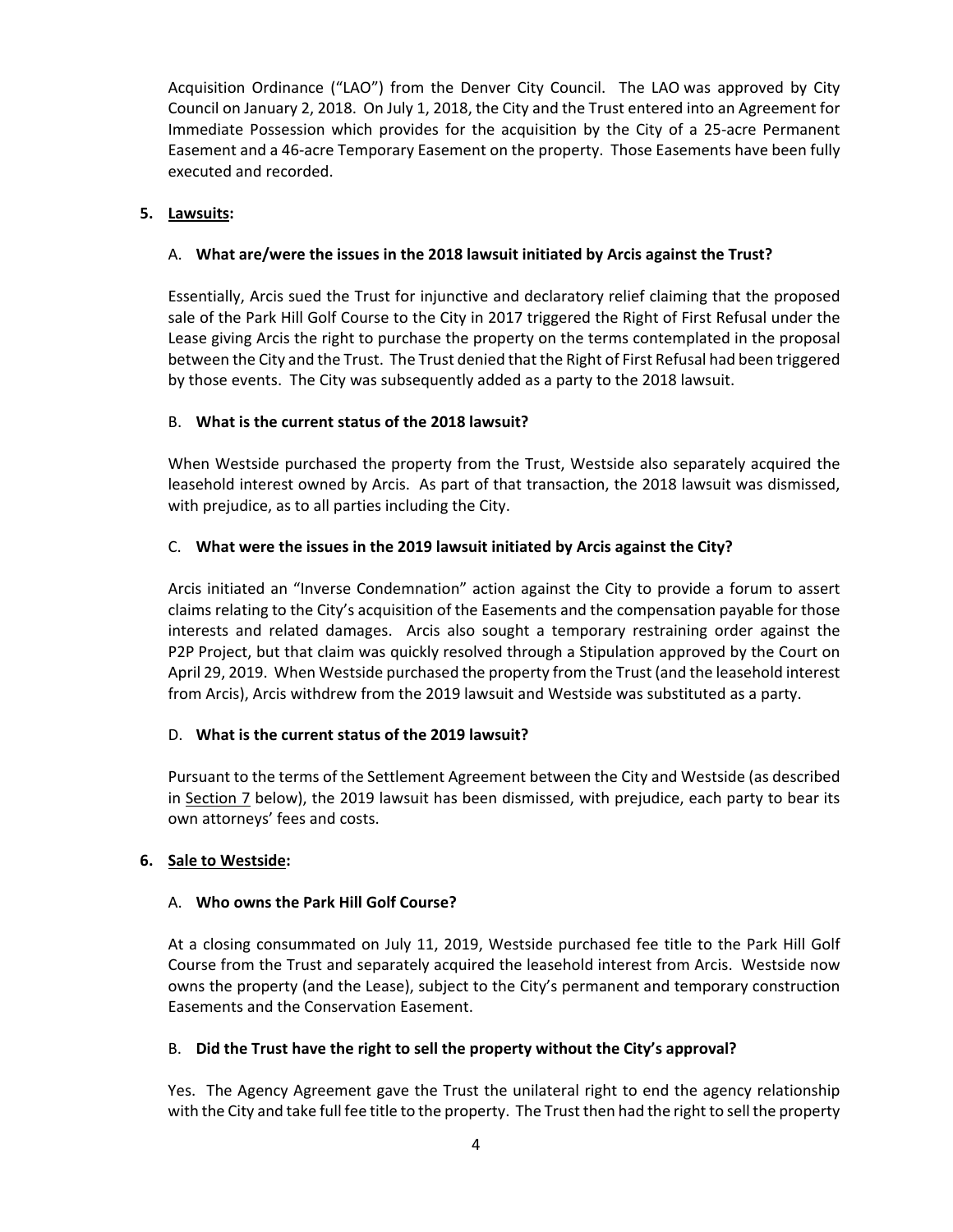to anyone on any terms it considered acceptable without the City's approval or consent. By written notice received by the City on or about June 10, 2019, the Trust exercised its right the terminate the Agency Agreement. The Trust then sold the property to Westside.

# C. **What happened to the real estate tax exemption on the property when the Agency Agreement was terminated?**

 The real estate tax exemption ended as of the date of the sale, and the property will now be subject to the normal rules and regulations relating to real estate taxes in the City and County of Denver.

## D. Was any permit or permission from the City necessary for the Trust to sell the property?

 No. The City had no authority (under the Agency Agreement or otherwise) to prevent the Trust from selling the property to any party at its sole discretion.

## E. Could the sale of the Park Hill Golf Course threaten the status of other Denver parks?

 No. The Park Hill Golf Course is not owned, managed or controlled by the City and it is not a designated park. Under the Denver City Charter, with regard to land that is owned by the City and officially designated as park land, the City cannot sell or "de‐commission" such land without a vote of the people.

#### F. **When the Agency Agreement was terminated, what happened to the use restrictions?**

 The use restrictions will continue in place. Under the terms of the Agency Agreement, when the Trust exercised its option to terminate the Agency Agreement and take title to the property, the Trust was required to confirm the continuation of the use restrictions by executing and recording a reinstated Conservation Easement for the benefit of the City.

## G. Since the Agency Agreement has been terminated, is the Trust obligated to reimburse the City for the real estate tax benefits it received while the Agency Agreement was in place?

 No. There is nothing in the Agency Agreement or in the Order issued by the Probate Court that led to the creation of the Agency Agreement that would require the Trust to reimburse the City for the tax status established by the agency relationship between the Trust and the City while it remained in place.

## H. **What happened with title to the land in connection with the sale to Westside?**

 First, pursuant to the terms of the Agency Agreement, the City's "legal title" was conveyed to the Trust so that the Trust owned full fee title to the property, subject to the reinstated Conservation Easement. At that point, the Trust conveyed title to Westside.

#### I. **Will the Conservation Easement be binding on subsequent owners of the property?**

 Yes. The requirements and limitations set forth in the Conservation Easement are a covenant running with title to the land and will be binding on Westside as the new owner of the land and all subsequent owners.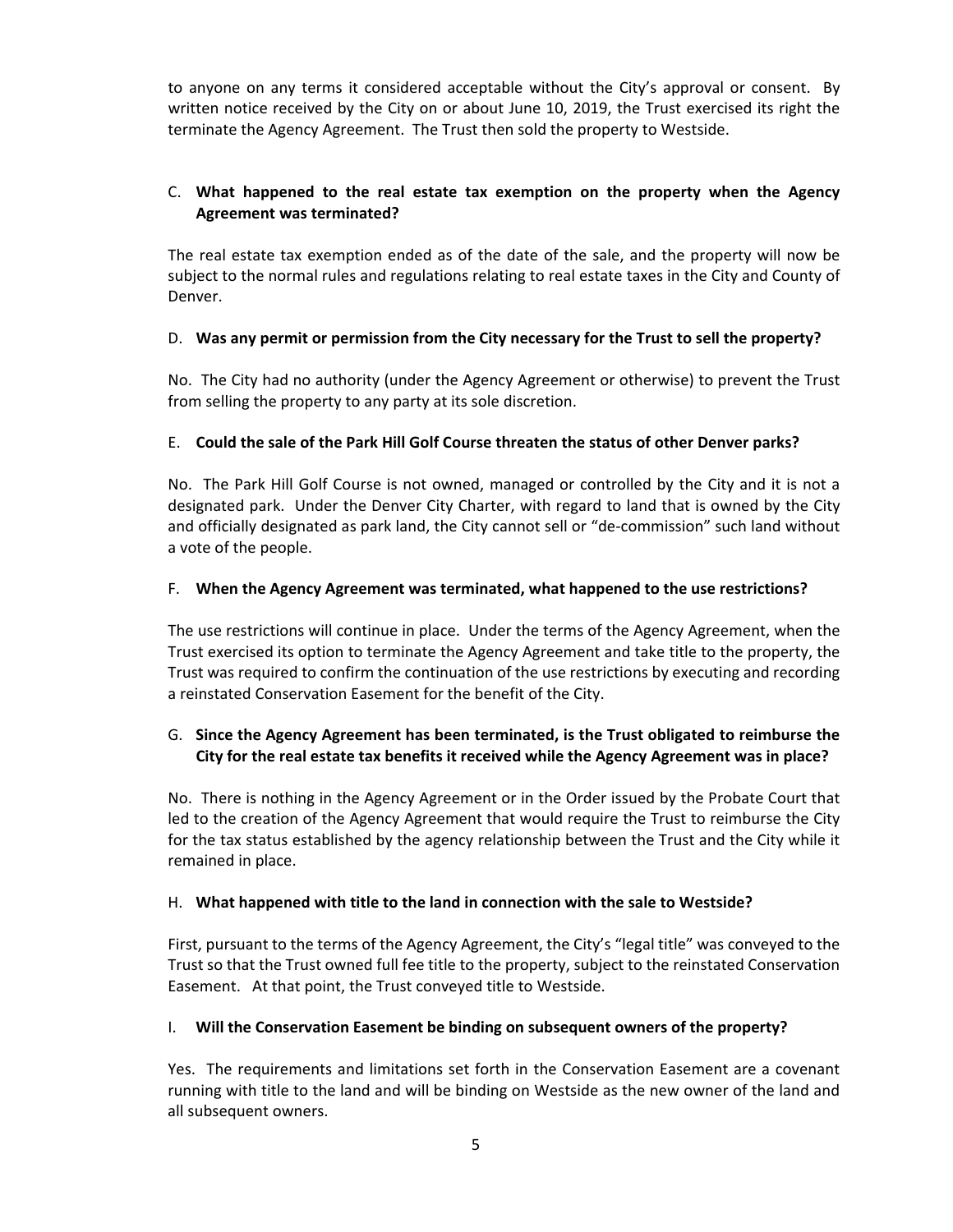#### J. **What were the terms of the sale to Westside?**

 The City is not a party to that agreement and does not have a copy of any written contract between Westside and the Trust. Based upon public records filed in connection with the sale, it appears that Westside paid the Trust \$24M for the land. The City is not aware of any other specific terms of that transaction. In connection with the transaction, the 2018 lawsuit filed by Arcis against the Trust has been dismissed. That lawsuit also asserted claims against the City which have also been dismissed, with prejudice.

## K. **What happened to Arcis and its Lease in connection with the sale to Westside?**

The City understands that Westside had a separate agreement with Arcis to acquire Arcis' interest in the property under the Lease. The City does not have a copy of that agreement and is not aware of the specific terms of that transaction. In connection with the closing of the sale of the property to Westside, the Lease was assigned by Arcis to an entity affiliated with Westside. The 2018 lawsuit was dismissed and Arcis was removed as a party to the 2019 lawsuit. To the City's knowledge, Arcis has no further interest in the property.

## L. **Did the sale to Westside affect the P2P Project on the Park Hill Golf Course?**

 No. The City's Easements remained in place and work continued without any interruption relating to the sale of the site to Westside.

#### M. **How was the condemnation process impacted by Westside's acquisition of the property?**

 As the new owner of the property (and the owner of the leasehold interest), Westside is entitled to receive all compensation payable by the City for the Easements acquired by the City and all related claims and damages. Westside may have arrangements with Arcis and/or the Trust with regard to those matters, but the City is not a party to any such agreement. The City and Westside have now reached an agreement to resolve all issues relating to the condemnation action, the 2019 lawsuit and related matters (see Section 7 below).

#### 7. **Settlement Agreement between the City and Westside**:

#### A. What are the primary terms of the Settlement Agreement between the City and Westside?

- The City paid Westside a total of \$6M for the real estate interests acquired by the City on the Park Hill site. This payment included compensation for all claims based on the value of the real estate interests acquired by the City, all costs that could be incurred by Westside relating to any potential future restoration of the golf course, and consideration for all other terms set forth in the Settlement Agreement.
- The 2019 lawsuit has been dismissed, with prejudice, with each party bearing its own attorney's fees and costs. All issues relating to the City's condemnation action have been fully resolved and discharged.
- Westside will be responsible for securing and maintaining the property. The City will be responsible for maintaining its 25‐acre stormwater detention facility on the site.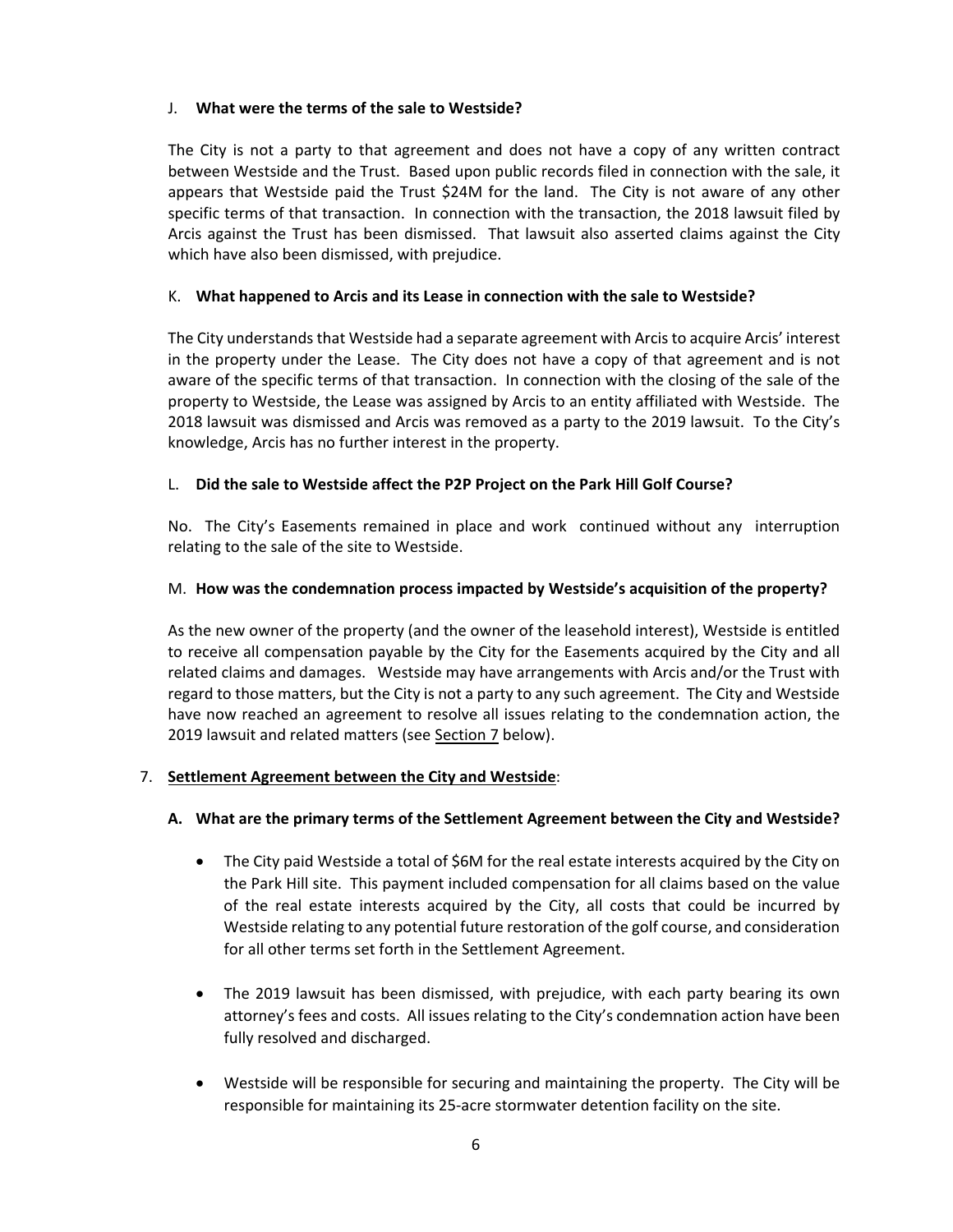- Westside will have a period of not less than 3-years to initiate and complete a community engagement process to explore a comprehensive vision for the Property that is not exclusively focused on golf‐related uses and to obtain the approvals necessary for such a change in use ("Forbearance"). During that time, the City will not enforce any affirmative requirement to restore or utilized the golf course. However, the Conservation Easement will remain in place.
- Westside has waived any right to unilaterally terminate the Conservation Easement based upon the City's acquisition of real estate interests in the property by power of eminent domain in connection with the P2P Project.
- If the land use entitlement process does not result in the implementation of some other approved plan during the 3‐year period, the City may terminate the Forbearance and Westside will have the obligation to restore the golf course and otherwise comply with the terms of the Conservation Easement. The Settlement Agreement does not preclude the City from extending the Forbearance beyond the 3‐year period.

## **B. What will happen on the property in the immediate future?**

 The City's work on the detention project was completed in 2020 and is currently moving forward with the establishment of native vegetation within the detention area and the installation of landscaping features. While the community engagement and land use planning efforts proceed, no development can occur on the site. Under the Settlement Agreement, Westside is obligated to provide security to the site and maintain the property in good order, repair, condition and appearance.

#### **C. How does the Settlement Agreement benefit the City?**

The Settlement Agreement accomplishes the following objectives:

- The land use restrictions acquired by the City in 1997 have been preserved.
- The City's potential financial liability for claims relating to the value of the real estate interests acquired by the City has been capped and mitigated.
- The total financial settlement is within the amount reserved by the City in the real estate budget for the P2P Project.
- The authority of City Council to participate in any future changes has been preserved.

#### **8. Future Plans:**

#### A. **What's Next for the Property?**

 Currently, the Conservation Easement limits the use of the property to golf‐related purposes and the current zoning of the property is OSB (Open Space Recreation District). In early 2021, a community engagement process to explore a comprehensive vision for the property was initiated. Based on the community's input, the process is expected to continue with intentional community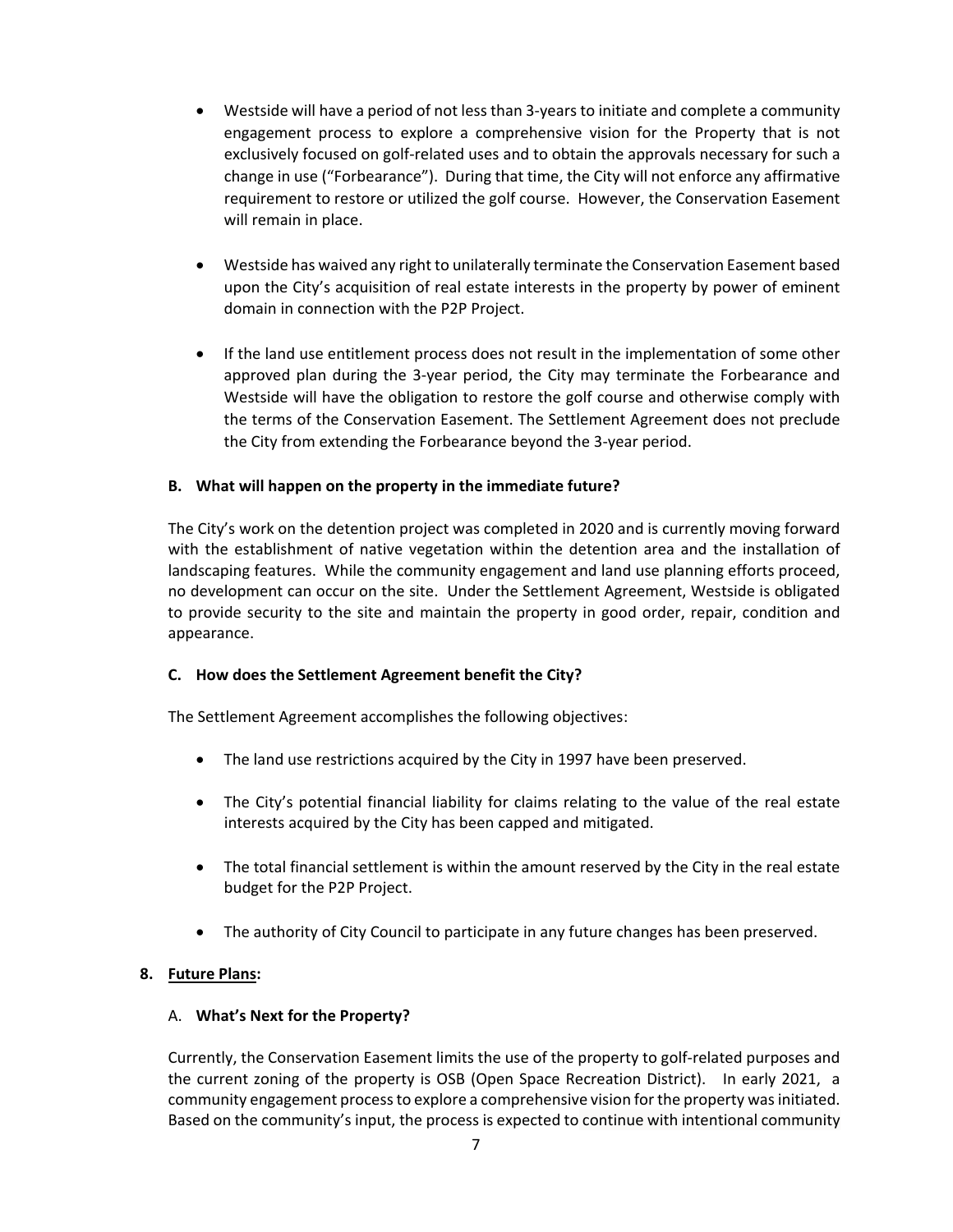engagement at every step and will emphasize equity, inclusion and the shared priorities of area residents in determining a comprehensive land use vision for the property. The City's Department of Community Planning and Development is guiding the process as part of the normal services it provides on behalf of the City.

# B. What control does the City have over potential development of the property by Westside?

 In order for any development to occur on the land, it will be necessary to modify the Conservation Easement and rezone the property. Both of those steps would require support from the executive and administrative levels in the City and at least three separate City Council actions. Depending upon the specific plans, additional approvals from the City, including additional City Council action, could be required.

## C. How would the City's LDR process apply to future development plans for the property?

 In light of the size of the property, and assuming a finding by the Design Review Committee that all other applicable criteria have been met, Westside is required to submit to and follow the Large Development Review (LDR) process. For any development project in the City that is subject to the LDR process, the City would consider whether there is clear and sufficient City Council adopted plan guidance addressing the LDR area, the timing and type of any necessary planning process, and required regulatory processes. If it is confirmed that clear and sufficient adopted plan guidance addressing the LDR area does not exist, a City‐led small area planning process may be initiated. Any resulting small area plan would be presented to City Council for adoption in the ordinary course, after a recommendation of approval by the Planning Board.

# D. **How could the State Statute concerning Conservation Easements impact potential changes in the future use of the property?**

 The City Attorney's Office is aware of the recent changes to the State Statute and has considered avenues for compliance in a number of potential scenarios going forward. Specifically, a clear legal path exists under the State Statute that would allow for modifications to be made to the Conservation Easement following a City‐led public engagement process with affirmative support from City Council. Generally, with regard to matters of local land use control, courts are highly deferential to decisions made at the local level. If necessary, the CAO would act to preserve that authority.

## E. **What happens if City Council does not approve changes to the Conservation Easement?**

 In that event, the City has retained the right to compel the land to be restored and operated as a golf course as required by the terms of the existing Conservation Easement.